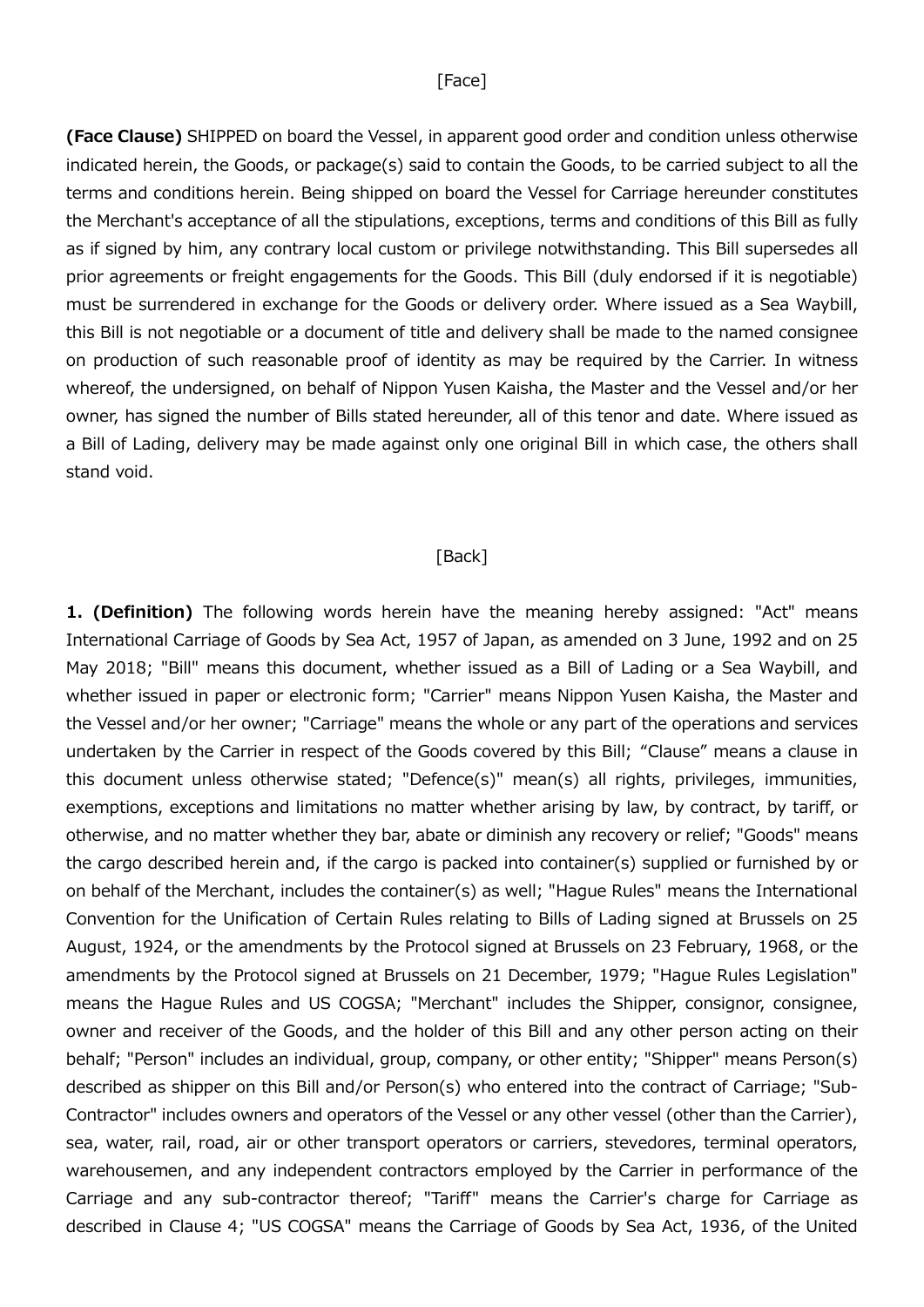States of America; "Vessel" means the vessel named herein and includes any vessel, ship, craft, lighter or other means of transport which is or shall be substituted, in whole or in part, for her; and "Verified Gross Mass" means the combined mass of a container's tare mass and the masses of all packages and cargo items including but not limited to pallets, dunnage, other packing material and securing materials packed in the container and verified by one of the methods of weighing specified in SOLAS Chapter VI Regulation 2.

2. (Clause Paramount) (1) This Bill shall have effect subject to the Act unless it is adjudged by a competent court that any other legislation of a nature similar to Hague Rules Legislation compulsorily applies to this Bill, in which case it shall have effect subject to the provisions of such Hague Rules Legislation. Notwithstanding anything else in this Bill, on all Carriage to or from the United States of America (including its districts territories and possessions), this Bill shall have effect subject to US COGSA. (2) The Act or Hague Rules Legislation, whichever is applicable pursuant to Clause 2(1), are deemed incorporated into this Bill. If any provision of this Bill is held to be repugnant to any extent to the Act or Hague Rules Legislation or to any other laws, statutes or regulations applicable to the contract contained in or evidenced by this Bill, such provision shall be null and void to that extent but no further. (3) The Act or Hague Rules Legislation, whichever is applicable pursuant to Clause 2(1), shall also apply and govern the Carriage before the Goods are loaded on and after they are discharged from the Vessel and throughout the entire time the Goods are in custody of the Carrier, its agents, servants, representatives and Sub-Contractors. (4) Where this Bill is issued as a Sea Waybill, this Bill shall have effect subject to the CMI Uniform Rules for Sea Waybills which are deemed to be incorporated herein; provided, however, that if any provisions of such Rules are inconsistent with those of this Bill, the latter shall prevail. (5) Where US COGSA applies, the provisions of US COGSA shall also apply and govern the Carriage before the Goods are loaded on and after they are discharged from the Vessel and throughout the entire time the Goods are in custody of the Carrier, its agents, servants, representatives and Sub-Contractors.

3. (Governing Law and Jurisdiction) (1) Subject to Clause 3(2), for shipments worldwide the contract evidenced by or contained in this Bill shall be governed by Japanese law and all actions against the Carrier in respect of the Goods or arising out of the Carriage shall be brought before the Tokyo District Court in Japan to the exclusion of the jurisdiction of any other courts, whilst any such actions against the Merchant may be brought before the said Court or any other competent court at the Carrier's option. (2) For shipments to or from the United States of America (including its districts territories and possessions) U.S. Law and the United States Federal Court of the Southern District of New York shall have exclusive jurisdiction to hear all disputes relating to this Bill. For limitation purposes under US COGSA, it is agreed that the meaning of the word "package" shall be any palletised and/or unitised assemblage of cartons which has been palletised and/or unitised for the convenience of the Merchant, regardless of whether said pallet or unit is disclosed on the front hereof. (3) Where the Goods are subject to adverse or competing claims, the Carrier may place the Goods in the custody of a court of competent jurisdiction for a determination of ownership and/or right to possession at the sole expense of the Merchant. The Carrier shall have no liability to the Merchant arising out of such placement and the Merchant consents to the exclusive jurisdiction of such Court.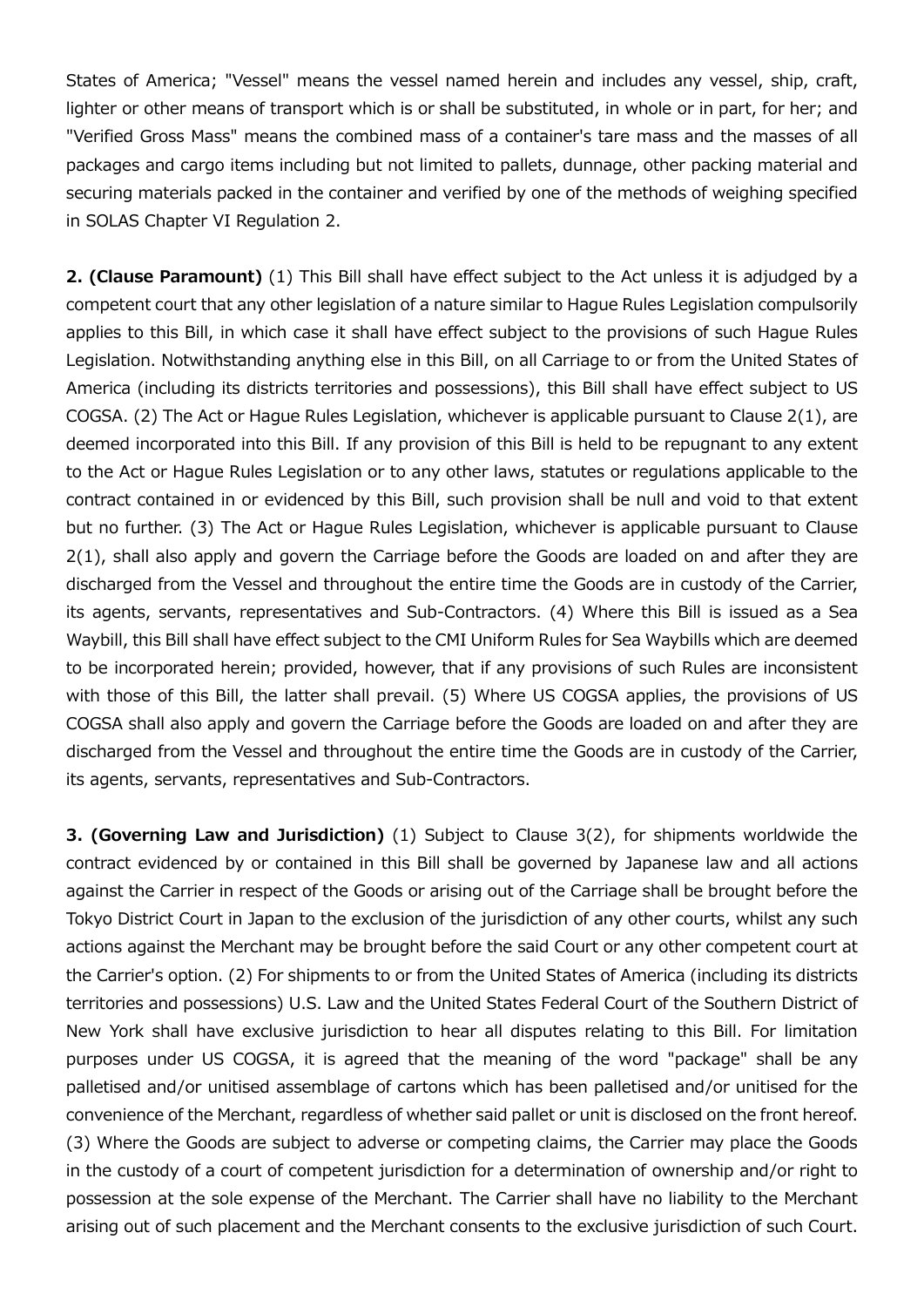4. (Carrier's Tariff) The terms of the Carrier's applicable Tariff are deemed to be incorporated herein. Copies of the relevant provisions of the applicable Tariff are obtainable from the Carrier upon request. In the case of inconsistency between this Bill and the applicable Tariff, this Bill shall prevail.

5. (Reservation of Rights) Nothing in this Bill shall operate to limit or deprive the Carrier of the benefit of, and right to, all limitations of or exemptions from liability authorized by laws, statutes or regulations of any countries.

6. (Sub-Contracting and Indemnity) (1) The Carrier shall be entitled to sub-contract the Carriage on any terms whatsoever, including liberty to further sub-contract. (2) The Merchant undertakes that no claim or allegation shall be made against any Person whomsoever by whom the Carriage is performed or undertaken (including all Sub-Contractors), other than the Carrier, which imposes or attempts to impose upon any such Person, or any vessel owned by any such Person, any liability whatsoever in connection with the Goods or the Carriage, whether or not arising out of negligence on the part of such Person and, if any such claim or allegation should nevertheless be made, to indemnify the Carrier pursuant to Clause 33. (3) Without prejudice to Clause 6(2) every such Person shall have the benefit of every Defence available to the Carrier including Clause 3 hereof as if such provisions were expressly for his benefit; and in entering into this contract, the Carrier, to the extent of these provisions, does so not only on his own behalf but also as agent and trustee for such Person. (4) The provisions of Clause 6(2), including but not limited to the undertakings of the Merchant contained therein, shall extend to claims or allegations of whatsoever nature against other Persons chartering space on the Vessel. (5) The Merchant further undertakes that no claim or allegation in respect of the Goods shall be made against the Carrier by any Person other than in accordance with the terms and conditions of this Bill which imposes or attempts to impose upon the Carrier any liability whatsoever in connection with the Goods or the Carriage, whether or not arising out of negligence on the part of the Carrier and, if any such claim or allegation should nevertheless be made, to indemnify the Carrier pursuant to Clause 33.

7. (Modes, Route of Transportation) (1) The Carrier may at any time and without notice to the Merchant: use any means of transport or storage whatsoever; transfer the Goods from one conveyance to another including trans-shipping or carrying the same on another Vessel or means of transport other than the Vessel named herein; proceed by any route in his discretion (whether or not the nearest or most direct or customary or advertised route) and proceed to or stay at any place or port whatsoever once or more often and in any order; load and unload the Goods at any place or port (whether or not any such port is named herein as the port of loading or port of discharge) and store the Goods at any such place or port.; and/or have liberty to carry the Goods as a single shipment or as several shipments by any route whatsoever. (2) The Vessel shall at all times have liberty to dry-dock, go to repair yards, shift berths, and shift or re-stow cargo, and take in fuel or stores. These liberties may be invoked by the Carrier for any purpose whatsoever and anything done in accordance with this Clause or any delay arising therefrom shall not be deemed to be a breach by the Carrier of the contract evidenced by this Bill or a deviation. Should the Carrier be held liable in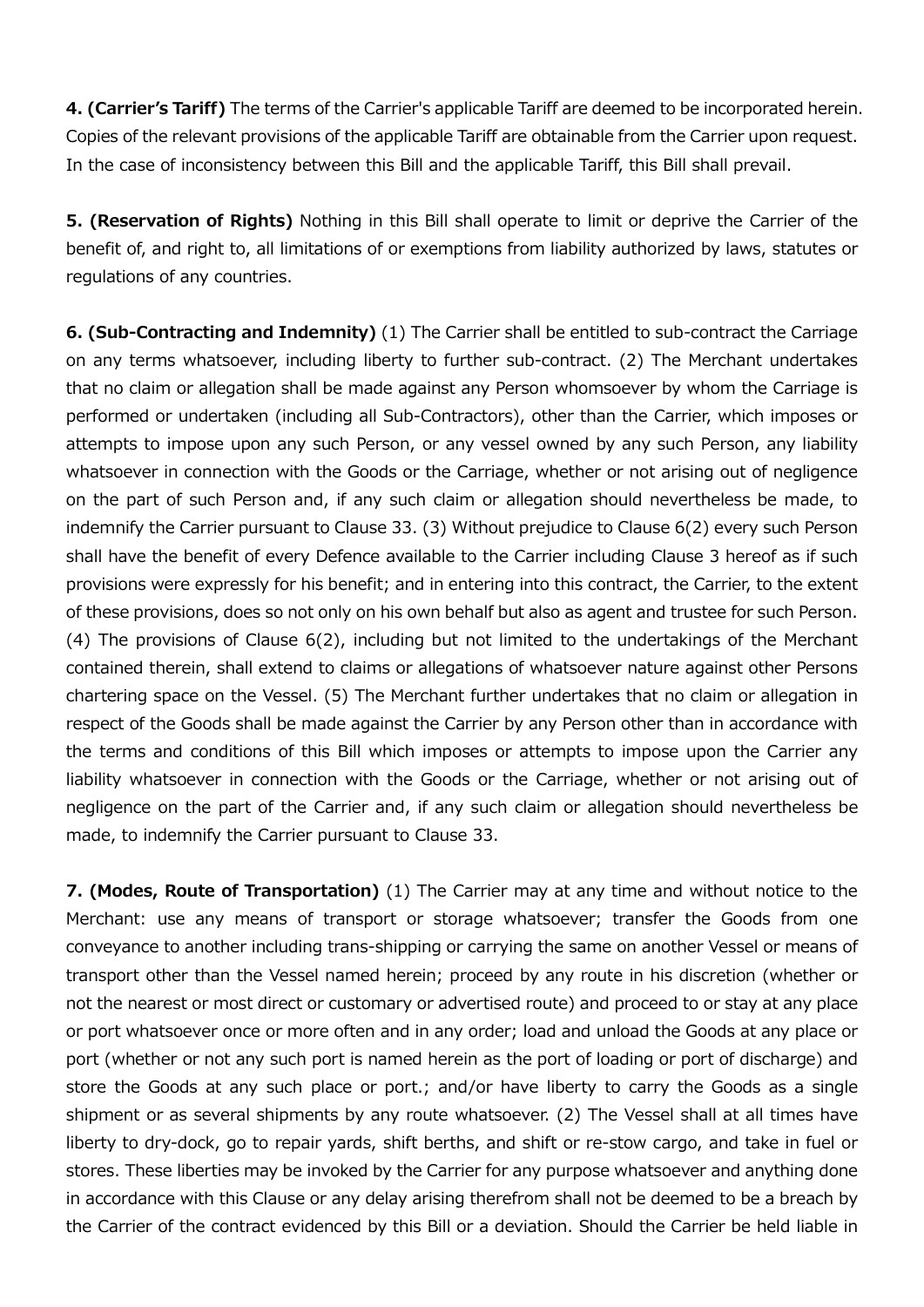respect of any such action, the Carrier shall be entitled to the full benefit of the Carrier's Defences. (3) The Vessel shall have liberty to call and/or stay at any port or place in or out of the direct, advertised or customary route, once or more often and in any order backwards or forwards, and/or to omit calling at any port or place whether scheduled or not.

8. (Responsibility) (1) The Carrier shall in no event be liable for any loss of or damage to or in connection with the Goods, whether caused by the Carrier's negligence or not, occurring before loading on board and/or after discharge from the Vessel, whether the Goods are awaiting shipment, landed or stored or put into craft, barge, lighter or otherwise whether belonging to the Carrier or not, or pending transshipment at any stage of the Carriage. (2) In case loading and/or discharge are effected by the Merchant at his expense (in which case the terms "FI", "FO" or "FIO" are shown in this Bill as the case may be), the Carrier's responsibility shall, notwithstanding the preceding paragraph, commence when loading has been completed and/or cease when discharge has begun respectively, and shall be exonerated from any loss of or damage to or in connection with the Goods occurring during such loading and/or discharge, even if such loading and/or discharge are done with the assistance and/or advice of the Master/Vessel's officers/crew, who in such cases, are deemed to be an agent(s) or employee(s) of the Merchant. (3) The information in the column "Final Destination" which is inserted in accordance with Merchant declaration herein is solely for the purpose of the Merchant's reference and shall not give rise to any responsibility on the part of the Carrier.

**9. (Liberties)** (1) In any situation whatsoever, whether or not existing or anticipated before commencement of or during the Carriage, which in the judgement of the Carrier, (i) has given or is likely to give rise to danger, injury, loss, delay, risk of capture, seizure or detention, or disadvantage of whatsoever nature to the Vessel, the Carrier, the Goods, any Person or any property, or (ii) has rendered or is likely to render it in any way unsafe, impracticable or unlawful or against the interest of the Carrier or the Merchant to commence or continue the Carriage or to discharge the Goods at the port of discharge by the route or in the manner originally intended by the Carrier, the Carrier (a) before the Goods are loaded on board the Vessel, may cancel the contract of the Carriage without compensation and to require the Merchant to take delivery of them and upon his failure to do so, to warehouse or place them anywhere at the risk and expense of the Merchant; and/or (b) if the Goods have been loaded on board the Vessel whether or not approaching, entering or attempting to approach, enter the port of discharge or attempting or commencing to discharge, may discharge the Goods or any part thereof at any port or place selected by the Carrier or to carry them back to the port of loading and there discharge them; and/or (c) at any time, may dispose of the Goods in such way as the Carrier may deem advisable at the risk and expense of the Merchant. Any action under (b) above shall constitute complete and final discharge and full performance of this contract, and the Carrier shall thereafter be freed from any obligation hereunder. (2) If, after any action under the preceding paragraph, the Carrier makes any arrangements to store and/or transship and/or forward the Goods, it is agreed that the Carrier does so as agent only for, and at the sole risk and expense of, the Merchant without any liability whatsoever in respect of such agency. The Merchant shall reimburse the Carrier forthwith upon demand all extra freight, charges and expenses incurred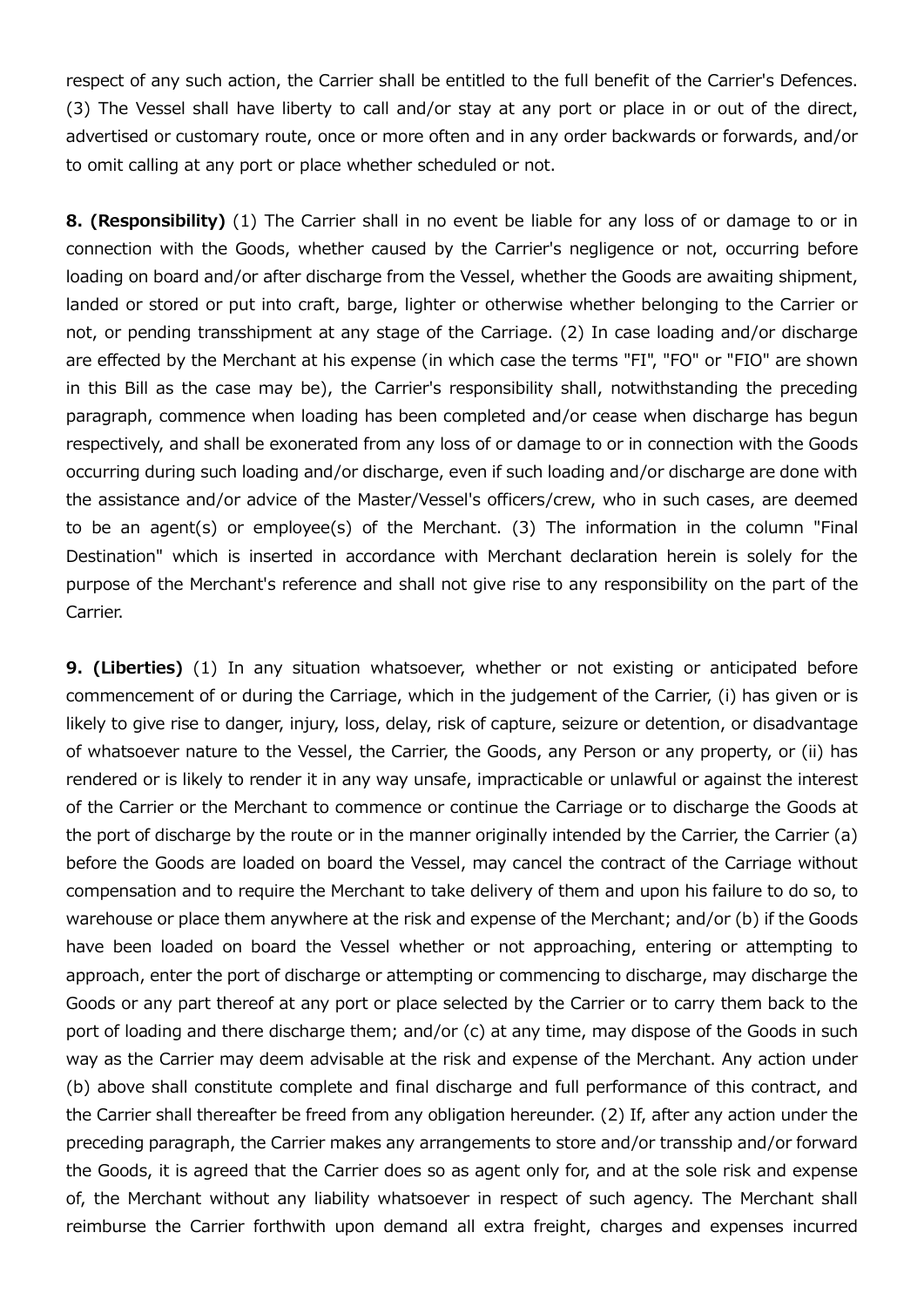thereby. (3) The situations referred to in the paragraph (1) above shall include, but shall not be limited to, those caused by the existence or apprehension of war declared or undeclared, hostilities, warlike or belligerent acts or operations, riots, civil commotions or other disturbances; closure of, obstacle in or danger to any canal; blockade of port or place or interdict or prohibition of or restriction on commerce or trading; quarantine, sanitary or other similar regulation or restrictions; strikes, lockouts or other labour troubles whether partial or general and whether or not involving employees of the Carrier or his Sub Contractors; congestion of port, wharf, quay or any other place; shortage, absence or obstacles of labour or facilities for loading, discharge or other handling of the Goods; epidemics or diseases; bad weather, shallow water, ice or other obstacles in navigation. (4) In case the Goods or their condition bring about, during the Carriage, any danger or risk which renders it, in the judgment of the Master, unsuitable or unsafe for the Vessel to continue the navigation, due to any cause or reason for which the Carrier is not responsible, the Carrier may take any action as provided for in the paragraphs (1) and (2) above, with the same effect as provided for in the last sentence of the paragraph (1) above. (5) The Carrier, in addition to all other liberties provided for in this Article, shall have liberty to comply with orders, directions, regulations, recommendations or suggestions as to departure, arrival, route, ports of call, stoppage, loading, discharge, handling, destination, quarantine or otherwise, howsoever given by any government, public authorities or department thereof or any person acting or purporting to act with authority of such government, public authorities or department thereof or by any committee or Person having, under the terms of any insurance on the Vessel, the right to give such orders, directions, regulations, recommendations or suggestions. If by reason of and/or in compliance with any such orders, directions, regulations, recommendations or suggestions anything is done or is not done, the same shall be deemed to be included within the contractual carriage and shall not be deemed to be a deviation.

10. (Unknown Clause) (1) Any reference herein to marks, numbers, description, quality, quantity, gauge, weight, measure, nature, kind, value and any other particulars of the Goods is as furnished by the Merchant, and the Carrier shall not be responsible for the accuracy and completeness thereof. The Merchant warrants to the Carrier that the particulars furnished by him are accurate or complete and, if they are nevertheless inaccurate or incomplete, undertakes to indemnify the Carrier pursuant to Clause 33 hereof. (2) If the cargo received by the Carrier is packed into container(s), loaded on pallet(s) or unitized into other similar article(s) of transport by or on behalf of the Merchant, this Bill is prima facie evidence of the shipment only of the number of such article(s) as shown on the face hereof; and the order and condition of the contents and any other reference to marks, numbers, number and kind of packages or pieces, description, quality, quantity, gauge, weight, measure, nature, kind and value are unknown to the Carrier. The Carrier shall accept no responsibility therefor.

11. (Weight Declaration of Goods) (1) Whether the cargo is packed into container or not, the weight must be declared by the Merchant in writing before being shipped onboard by the Carrier and must be marked clearly and durably on the outside of the piece or package in letters and figures not less than two inches high. Where the gross weight of the Goods has been incorrectly declared, the Shipper shall be liable to the Carrier for all losses of whatsoever nature (including but not limited to dead freight, demurrage, storage charges, customs charges, fines etc.) which arise out of such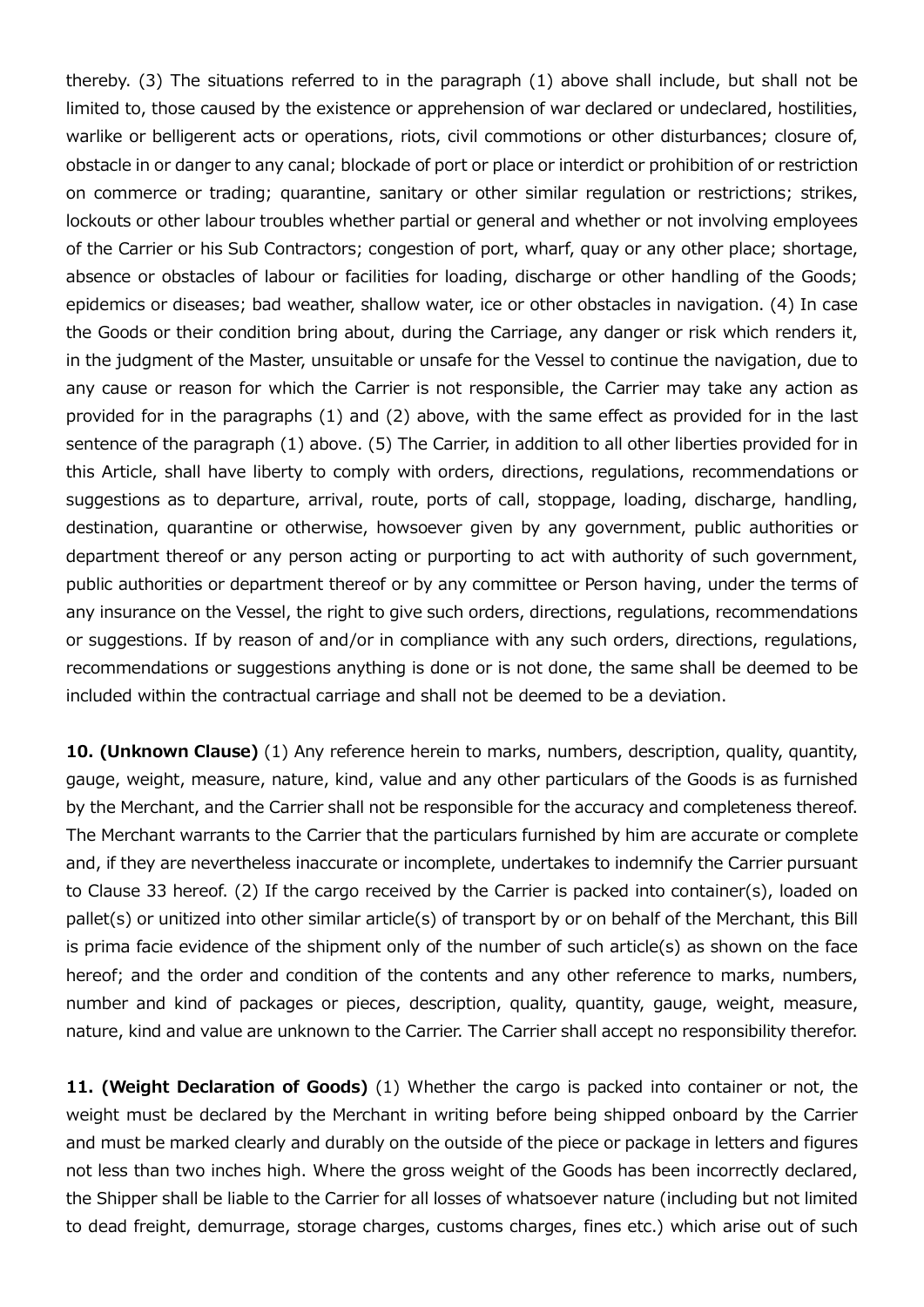incorrect declaration whether or not it was the responsibility of the Shipper.

(2) In case of the Merchant's failure in his obligations under the preceding paragraph, the Carrier shall not accept the Goods, and if he accepts, shall not be responsible for any loss of or damage to or in connection with the Goods, and at the same time the Merchant shall be liable for loss of or damage to any property or for personal injury arising as a result of the Merchant's said failure and shall indemnify the Carrier against any kind of loss, damage or liability suffered or incurred by the Carrier as a result of such failure.

12. (Use of Container) Where the Goods are not already packed into container(s) at the time of being loaded onboard the Carrier shall be at liberty to pack and carry them in any type of container(s).

13. (Carrier's Container and Equipment) (1) The Merchant shall assume full responsibility for any loss of or damage to the Carrier's container(s) and other equipment(s) which occurs while in the possession or control of the Merchant, his agents, servants or independent contractors engaged by or on behalf of the Merchant, and shall indemnify the Carrier against any loss, damage and/or cost and expense of the Carrier caused thereby. (2) The Carrier shall in no event be liable for and the Merchant shall indemnify and hold the Carrier harmless from and against any loss of or damage to property of other Persons or injuries or death to other Persons caused by the Carrier's container(s), other equipment(s) or the contents thereof during handling by, or while in the possession or control of the Merchant, his agents, servants or independent contractors engaged by or on behalf of the Merchant. (3) If container(s) supplied by or on behalf of the Carrier are unpacked at the Merchant's premises, the Merchant is responsible for returning the empty container(s), with interiors brushed and clean, to the point or place designated by the Carrier, agents or servants of the Carrier, within the time prescribed in the Carrier's applicable Tariff. Should container(s) not be returned with interiors brushed and clean within the time prescribed, the Merchant shall be liable for any detention, loss or expenses which may incur including but not limited to the cost of cleaning the interior of the container(s).

14. (Container Packed by Merchant) If the Goods shipped onboard are container(s) into which contents have been packed by or on behalf of the Merchant:

(1) this Bill is prima facie evidence of being shipped onboard only of the number of container(s) as shown herein; and the order and condition of the contents and any particulars thereof (including marks and numbers, number and kind of packages or pieces, description, quality, quantity, gauge, weight, measure, nature, kind and value) are unknown to the Carrier, who accepts no responsibility in respect thereof, and (2) the Merchant warrants that the stowage of the contents of container(s) and their closing and sealing are safe and proper and also warrants that the container(s) and contents thereof are suitable for handling and the Carriage in accordance with the terms hereof including Clause 19; in the event of the Merchant's breach of said warranties, the Carrier shall not be responsible for any loss of or damage to or in connection with the Goods or the Carriage resulting from said breach and the Merchant shall be liable for loss of or damage to any other property, or for personal injury or death or the consequences of any other accidents or events whatsoever and shall indemnify the Carrier pursuant to Clause 33; and (3) the Merchant shall inspect the container(s)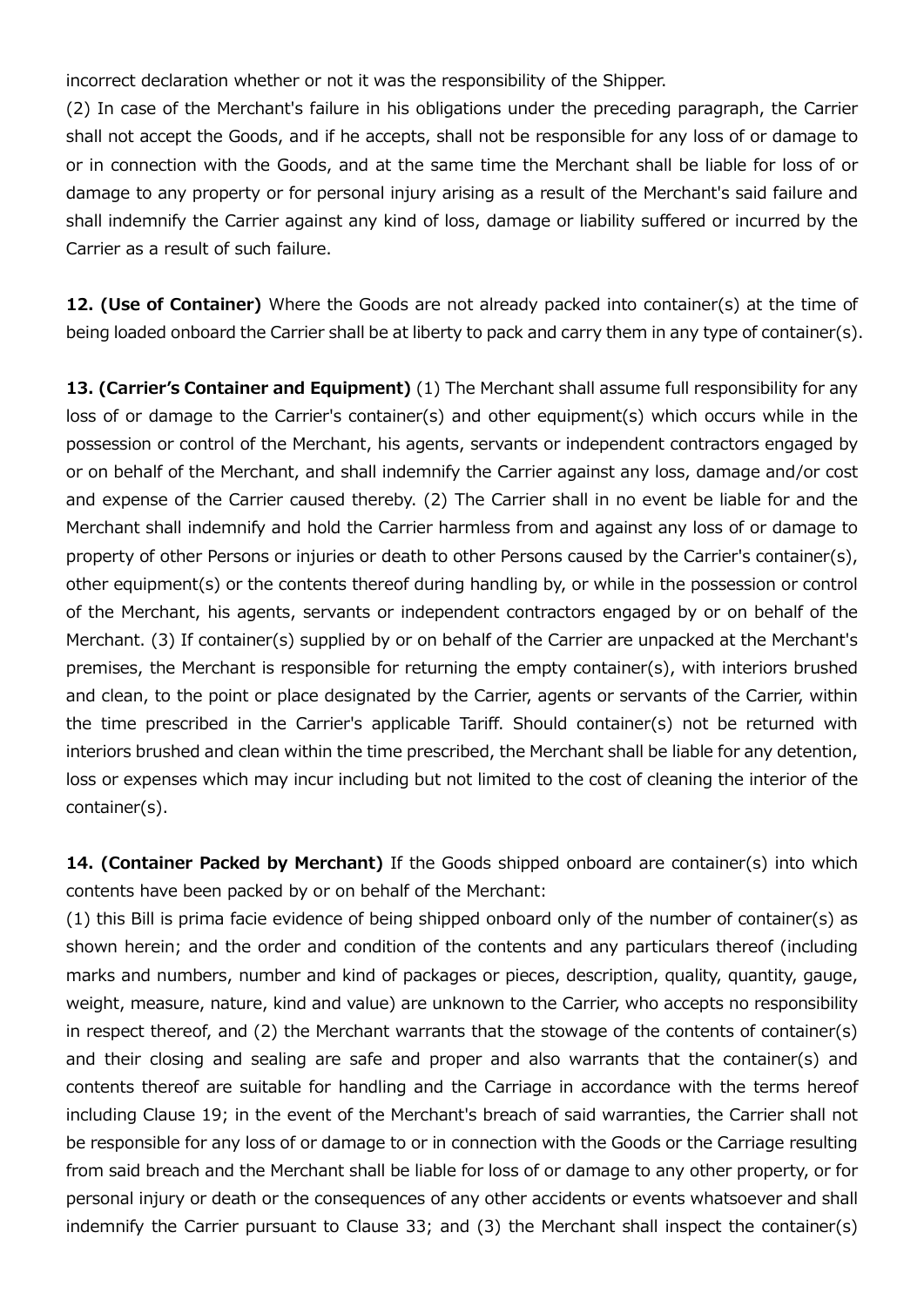when the same are furnished by or on behalf of the Carrier, and they shall be deemed to have been shipped onboard as being in sound and suitable condition for the purpose of the Carriage, unless he gives notice to the contrary in writing to the Carrier; and (4) if the container(s) are discharged with seals intact, such discharging shall be deemed as full and complete performance of the Carrier's obligation and the Carrier shall not be liable for any loss of or damage to the contents of the container(s); and (5) the Carrier shall be at liberty to open the container(s) and to inspect the contents of the container(s) without notice to the Merchant at such time and place as the Carrier may deem necessary and all expenses incurred therefrom shall be borne by the Merchant; in case the seals of container(s) are broken by the customs or other authorities for inspection of the contents of the said container(s), the Carrier shall not be liable for any loss, damage, expenses or any other consequences arising or resulting therefrom.

15. (Special Container) (1) The Carrier shall not undertake to carry Goods in refrigerated, heated, insulated, ventilated or any other special container(s), nor to carry special container(s) packed by or on behalf of the Merchant as such; but the Carrier will treat such Goods or container(s) only as ordinary goods or dry container(s) respectively unless: (i) special arrangements for the carriage of such Goods or container(s) have been agreed to in writing between the Carrier and the Merchant; (ii) such special arrangements are fully described in this Bill; and (iii) special freight as required has been paid. (2) The Carrier shall not accept responsibility for the function of special container(s) supplied by or on behalf of the Merchant. (3) Merchants are reminded that refrigerated containers are a vehicle for carriage and storage and not for preparation or processing of the contents. Particular regard should be had to the following: (i) refrigerated containers are not designed to change the temperature (either higher or lower) of a cargo which has not been packed in the container at its designated carrying temperature. Where Goods or a container is presented for carriage at a temperature different than the temperature specified by the Merchant for Carriage, the Carrier shall not be liable for any losses which arise from the Carriage of such container or its contents; and (ii) certain refrigerated containers are able to monitor and control the humidity, the oxygen concentration, the carbon dioxide concentration, and/or any other substances in the interior atmosphere; there are many factors which will affect the humidity, the oxygen concentration, the carbon dioxide concentration, and/or any other substances within the container(s) and the Carrier does not guarantee or accept any liability where the humidity level, the oxygen concentration level, the carbon dioxide concentration level, and/or the level of any other substances inside the container(s) varies from that set on tender for Carriage. (4) As regards the Goods which have been agreed to be carried in special container(s) the Carrier shall exercise due diligence to maintain the facilities of the special container(s) while they are in his actual custody and control, and shall not be liable for any kind of loss of or damage to the Goods caused by latent defects, derangement or breakage of facilities of the container(s). (5) If the Goods have been packed into refrigerated container(s) by the Carrier and the particular temperature range requested by the Merchant is inserted in this Bill, the Carrier will set the thermostatic controls within the requested temperature range, but does not guarantee the maintenance of such temperature inside the container(s) and the Carrier shall not be liable for any damage to the contents of the container(s) if the temperature is not maintained. (6) If the cargo shipped onboard is refrigerated container(s) into which the contents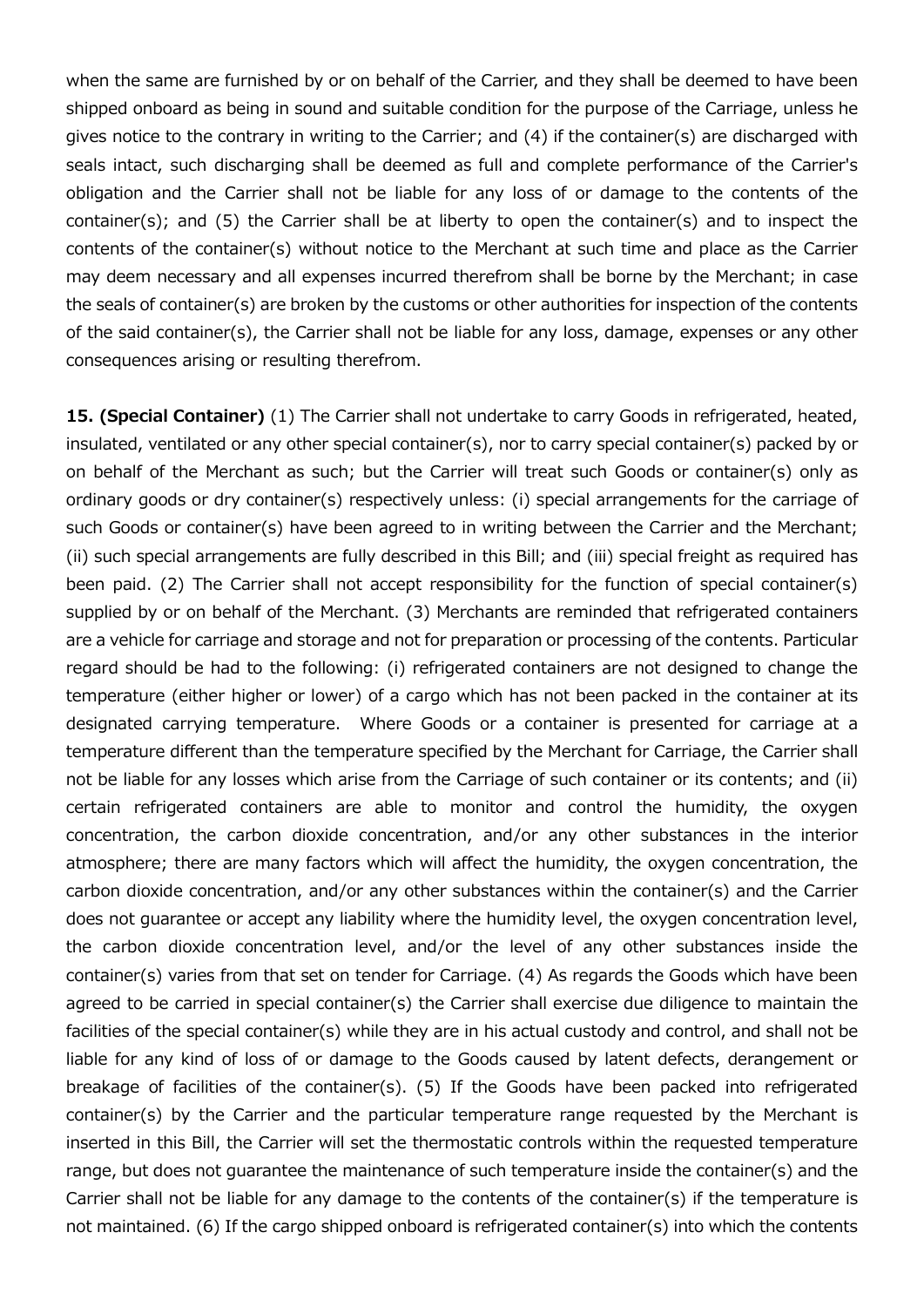have been packed by or on behalf of the Merchant, it is the obligation of the Merchant to stow the contents properly and to set the thermostatic and/or atmosphere controls and the air vent settings exactly. This includes all circumstances in which the container temperature, the humidity level, the oxygen concentration level, the carbon dioxide concentration level, and/or the level of any other substances and air vent settings have been set by the Carrier before an empty container is delivered to the Merchant for packing. The Carrier shall not be liable for any loss of or damage to the Goods arising out of or resulting from the Merchant's failure in his obligations above and further does not guarantee the maintenance of the intended temperature, the humidity level, the oxygen concentration level, the carbon dioxide concentration level, and/or the level of any other substances inside the container(s).

16. (SOLAS<sup>%</sup> Chapter VI Regulation 2 Compliance) (1) The Shipper must provide to the Carrier the Verified Gross Mass of the container(s) by the deadline required at each terminal or the deadline stipulated by the Carrier, whichever comes earlier. The Carrier is under no obligation to weigh any container(s) produced for Carriage. (2) Where the information stated in Clause 15(1) has not been provided within the period stipulated above the Carrier may at its sole option reject the container(s) for loading and shall have the liberty but not the obligation to load the container(s) on any future sailing at any time subject to available carrying capacity. The Carrier shall under no circumstances be liable for any delays or costs caused because of the container(s) being rejected for loading. (3) If, at the sole discretion of either the port of loading terminal operator or the Carrier, it is determined necessary to weigh the container(s), the Shipper hereby consents to allow such weighing and the weight thereby determined shall be the Verified Gross Mass used for loading, planning, charges or any other requirement for which the Verified Gross Mass is needed. The costs of the weighing of the container(s) in these circumstances are solely for the Shippers' account. (4) The Carrier reserves the right to reject for Carriage any container(s) where the difference between Verified Gross Mass declared by the shipper and that of the Verified Gross Mass determined by the Carrier (or the terminal, as the case may be) exceeds  $+/$ - 2.5% of the difference between the determined and declared Verified Gross Mass. (5) Where the Verified Gross Mass of the container(s) has been incorrectly declared, the Shipper shall be liable to the Carrier for all losses of whatsoever nature (including but not limited to dead freight, demurrage, storage charges, customs charges, fines etc.) which arise out of such incorrect declaration whether or not it was the responsibility of the Shipper. (6) Any container(s) where the Verified Gross Mass is in excess of the maximum gross mass indicated on the Safety Approval Plate will not be carried in any circumstances. ※International Convention for the Safety of Life at Sea

17. (Dangerous Goods and Contraband) (1) Any goods will not be shipped onboard, which are tendered for Carriage which may become or is inherently of a dangerous, explosive, flammable, radioactive, corrosive, damaging, noxious, hazardous, poisonous, liquefying, injurious nature or which are or may become liable to damage any Persons or property whatsoever and whether or not they are listed in any official or unofficial, international or national code, convention, listing or table without (i) the Merchant giving to the Carrier prior written notice of their nature, character, name, label and classification and obtaining the Carrier's consent in writing; and (ii) without the Merchant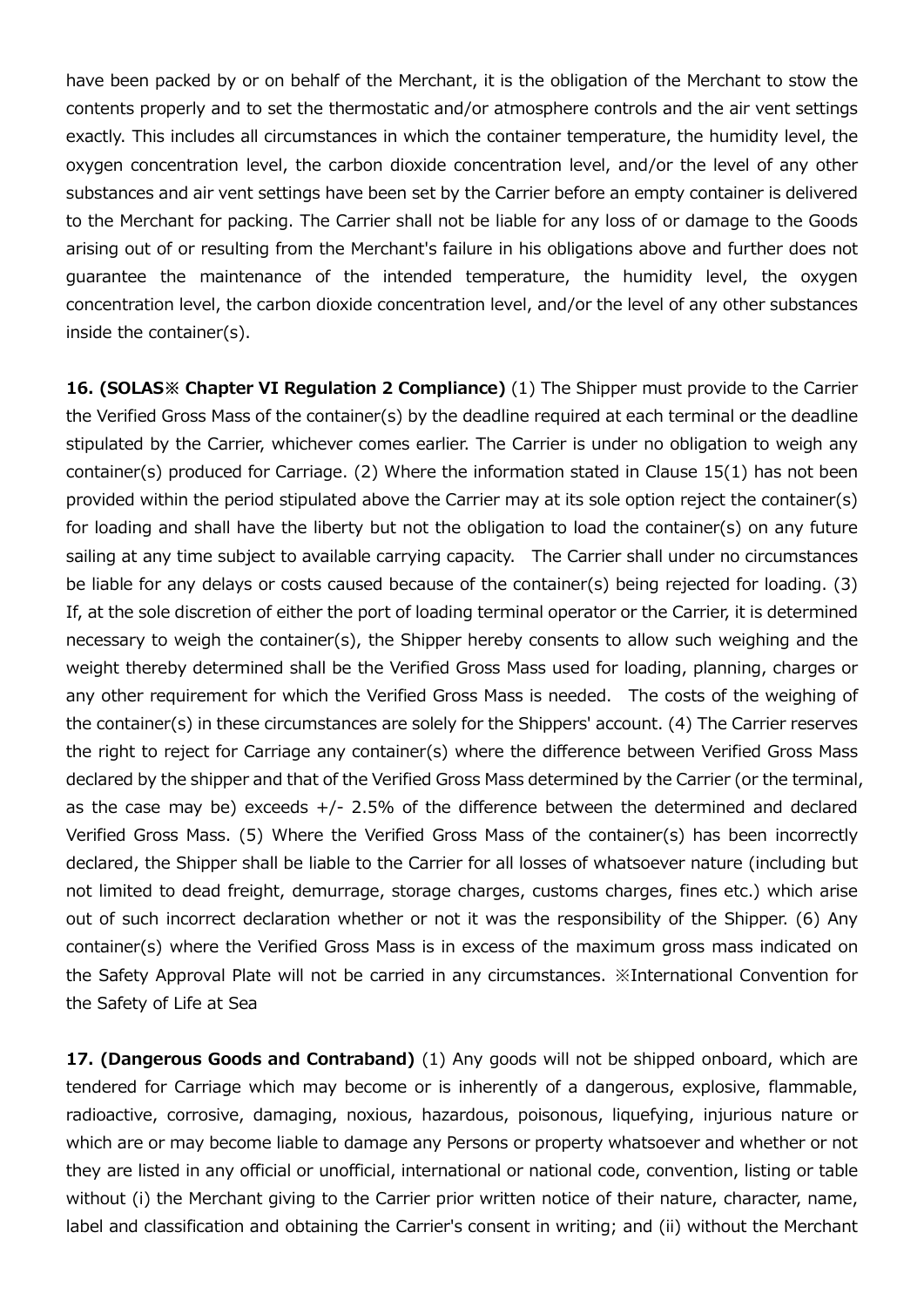distinctly marking the goods and the container(s) or other covering on the outside so as to indicate the nature and character of any such goods and so as to comply with any and all applicable laws, regulations or requirements. (2) The Merchant undertakes to submit the full address of the Shipper and the consignee and all documents or certificates required by any applicable laws or regulations or by the Carrier for the Carriage of the goods set out in Clause 17(1). (3) Whenever the Goods are discovered to have been shipped onboard without the Merchant having complied with this Clause 17 or the Goods are found to be contraband or prohibited by any laws or regulations of the port of loading, discharge or call or any place or waters during the transport, the Carrier shall be entitled to have such Goods rendered innocuous, thrown overboard or discharged or otherwise disposed of at the Carrier's discretion without compensation and the Merchant shall be liable for and indemnify the Carrier against any kind of loss, damage or liability including loss of freight, and any expenses directly or indirectly arising out of or resulting from such Goods, regardless of whether they are caused intentionally or negligently. (i.e. absolute liability of the Merchant) (4) The Carrier may exercise or enjoy the right or benefit conferred on him by Clause 17(3) whenever it is apprehended that the Goods described in Clause 17(1) become dangerous to the Carrier, Vessel, cargo, Persons and/or any other property. (5) The Carrier has the right to inspect the contents of the package(s) or container(s) at any time and anywhere without the Merchant's agreement but only at the risk and expense of the Merchant. (6) The Merchant shall be obligated to provide the Carrier, in writing and in advance of shipment, with all up to date information as to requirements for the safe Carriage of the Goods and any other information with respect to the Goods and the Carriage as he may be required to provide by any applicable law or regulation or by the Carrier. (7) Such written application must accurately state the method of rendering the Goods innocuous, with the full names and addresses of the Shipper and the consignee. The Carrier shall not be responsible in any way whatsoever for rendering them innocuous and the results from such an action if any.

18. (Special Cargoes and Valuable Goods) (1) Special Stowage: The Goods shall not be carried in the refrigerated, ventilated, insulated, heated or any other special compartments but shall be carried in the ordinary compartments, unless (i) special arrangements for such stowage have been agreed upon in writing prior to shipment between the Carrier and the Merchant, (ii) such special arrangements are noted on the face of this Bill, and (iii) special freight as required has been prepaid. The Carrier shall not be liable for any loss of or damage to or in connection with the Goods arising out of or resulting from such stowage in the ordinary compartments. (2) Valuable Goods: The Carrier shall not be liable to any extent for any loss of or damage to or in connection with platinum, gold, silver, jewellery, precious stones, precious or rare metals, radioisotopes, precious chemicals, bullion, specie, currency, negotiable instruments, securities, writings, documents, pictures, embroideries, works of art, curios, heirlooms, collections of every nature or any other valuable goods whatsoever including goods having particular value only for the Merchant, unless the true nature and value of the Goods have been declared in writing by the Merchant before receipt of the Goods by the Carrier, and the same is inserted on the face of this Bill and ad valorem freight has been prepaid thereon. (3) Iron and Steel: The iron, steel and metal goods which are at the time of shipment in the ordinary external condition as to rust, corrosion, oxidation, moisture, scratch, dent or bend are admitted as being in apparent good order and condition by the Carrier and the Merchant, and the terms "apparent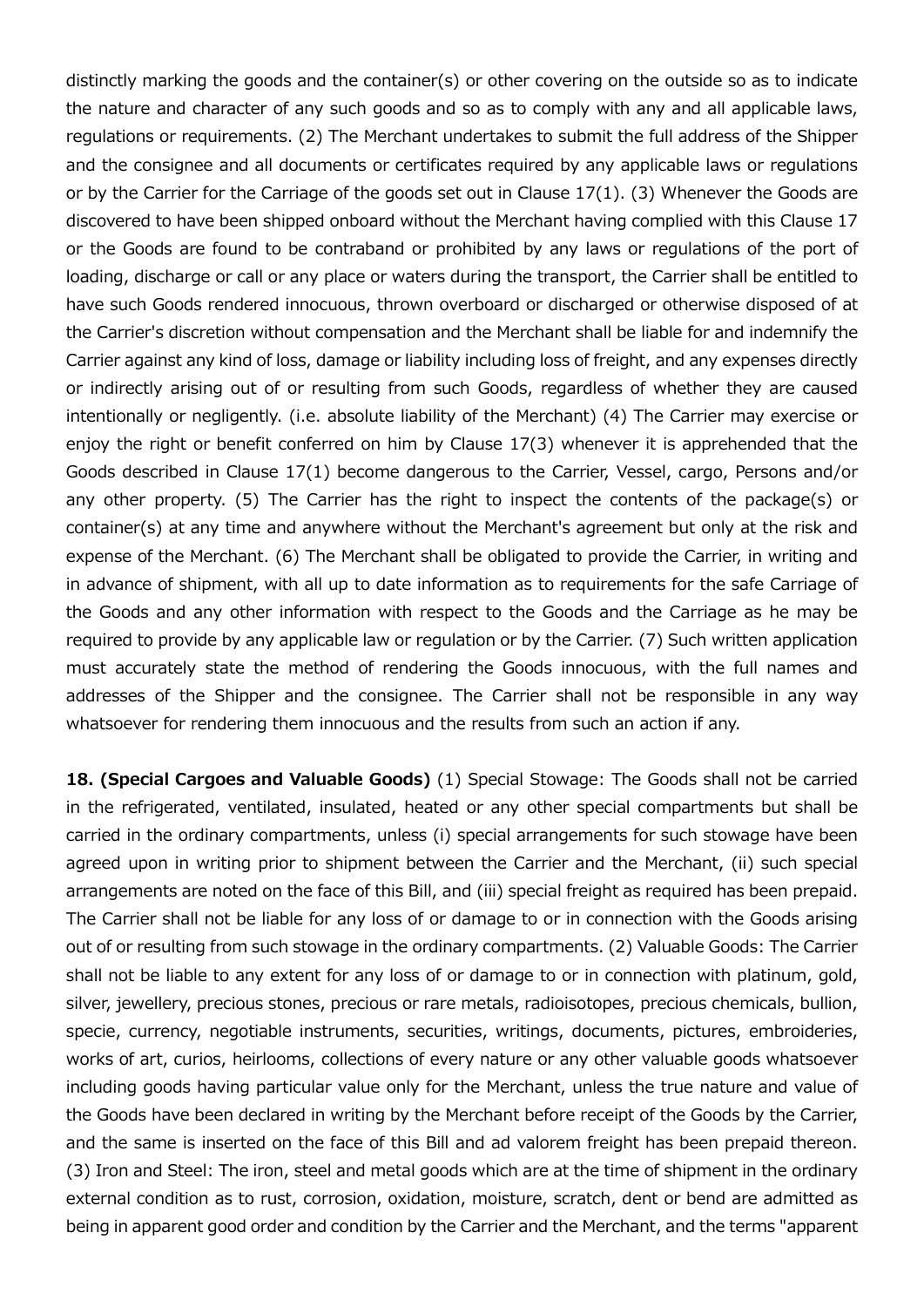good order and condition" on the face hereof does not mean any admission by the Carrier as to the absence of such ordinary rust, corrosion, oxidation, moisture, scratch, dent or bend. In case of iron and steel, angles, bars, channels, etc. shipped loose or in bundles, the Carrier shall not be responsible for correct delivery, and all expenses incurred at the port of discharge consequent upon insufficient securing or marking shall be paid by the Merchant unless; (i) every piece is distinctly and permanently marked with oil paint; (ii) every bundle is securely fastened, distinctly and permanently marked with oil-paint and metal-tagged, so that each piece or bundle can be distinguished at the port of discharge. (4) Cotton: As the Carrier has no reasonable means of checking the marks upon the cotton at the time of shipment, any reference to the marks on the face hereof is made at the Merchant's request only for the Merchant's convenience and the Carrier shall not be liable for the inaccuracy thereof. The Merchant shall undertake to take delivery of the cotton actually loaded at the port of loading and shall not refuse to do so merely because of discrepancy of the marks between those stated on the face hereof and those shown upon the cotton. (5) Lumber and Timber: the lumber, timber and products thereof which are at the time of shipment in the ordinary external condition as to chafage, breakage, hook holes, split, broken pieces, stain, warps, shakes and/or decoloration are admitted as being in apparent good order and condition by the Carrier and the Merchant, and the term "apparent good order and condition" on the face hereof does not mean any admission by the Carrier as to the absence of such ordinary chafage, breakage, hook holes, split, broken pieces, stain, warps, shakes and/or decoloration. (6) Bulk Cargo: The quantity or weight of the Goods shown on the face hereof is ascertained by a party other than the Merchant and the Carrier, who have no reasonable means of checking the accuracy thereof, and agreed to be stated herein only for the Merchant's convenience, without constituting any evidence against the Carrier.

19. (Deck Cargo) (1) The Goods stowed in poop, forecastle, deckhouse, shelter deck, passenger space or any other covered space shall be deemed to be stowed under deck for all purposes including general average. (2) The Carrier has the right to carry the Goods in container(s) under deck or on deck. (3) When the Goods are carried on deck, the Carrier shall not be required to specially note, mark or stamp any statement of "on deck stowage" on this Bill, any custom to the contrary notwithstanding. The Goods so carried shall be subject to the Act or Hague Rules Legislation, as the case may be, and the stowage of such Goods shall constitute under deck stowage for all purposes including general average. (4) The Carrier shall not be liable in any capacity whatsoever for any nondelivery, misdelivery, any loss of or damage to or in connection with the Goods or the Carriage which are carried on deck and specially stated on this Bill to be so carried, whether or not caused by the Carrier's negligence or the Vessel's unseaworthiness.

20. (Live Animals and Plants) The Carrier shall not be responsible for any accident, disease, mortality, loss of or damage to live animals, birds, reptiles, and fish and plants arising or resulting from any cause whatsoever including the Carrier's negligence or the Vessel's unseaworthiness, and shall have the benefit of all the provisions of this Bill, except those inconsistent with the provisions of this Clause.

21. (Discharging by Marks) (1) The Carrier shall not be liable for failure of delivery in accordance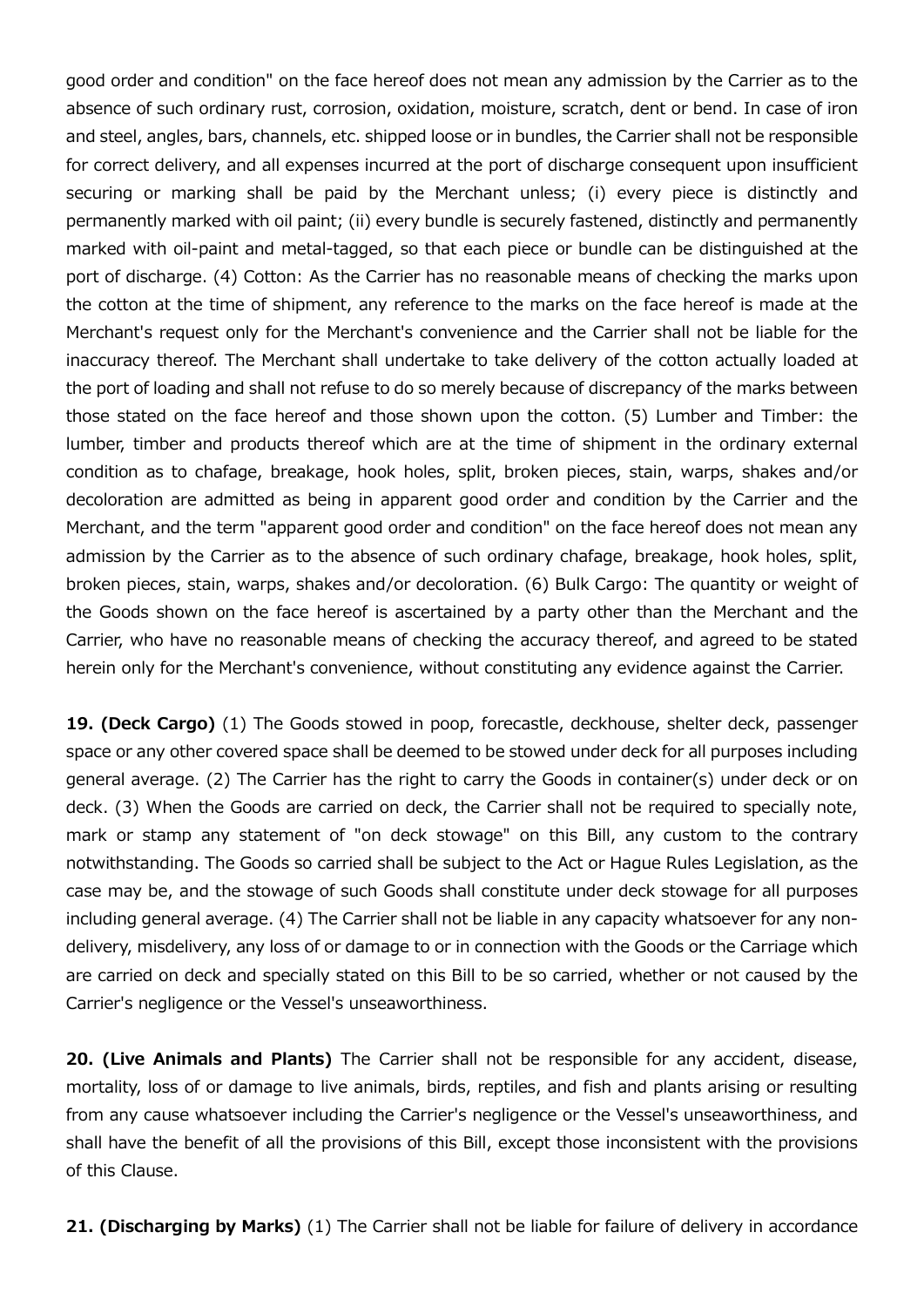with marks unless such marks shall have been clearly and durably stamped or marked upon the Goods, package(s) and container(s) by the Merchant before they are shipped onboard in letters and numbers not less than two inches high, together with names of the port of discharge. (2) In no circumstances shall the Carrier be responsible for delivery in accordance with other than leading marks.

(3) The Merchant warrants to the Carrier that the marks on the Goods, package(s) and container(s) correspond to the marks shown on this Bill and also in all respects comply with all laws and regulations in force at the port of discharge, and shall indemnify the Carrier against all loss, damage, expenses, penalties and fines arising or resulting from incorrectness or incompleteness thereof. (4) Goods which cannot be identified as to marks and numbers, cargo sweepings, liquid residue and any unclaimed goods not otherwise accounted for shall be allocated for the purpose of completing discharging to the various Merchants of Goods of like character, in proportion to any apparent shortage, loss of weight or damage, and the Merchant shall accept such Goods or parts thereof allocated to him as full and complete discharging.

22. (Delivery) (1) Loading and discharge shall be effected by the Carrier at his expense unless otherwise specifically shown herein. However, any expense, costs, dues and other charges which incur before loading and after discharge of the Goods shall be borne by the Merchant. (2) Notwithstanding any custom of the port to the contrary, the Goods may be discharged as soon as the Vessel is ready to discharge, without notice, continuously day and night, Sundays and holidays included, regardless of weather, onto wharf or quay or into warehouse, or into lighter, hulk, lazaretto, craft or on any other place and may be stored there. (3) At any port the Carrier is authorized by the Merchant to entrust masterporterage (receiving, watching, weighing, delivering, lighterage, cartage, custody) and any other services to any firm, corporation, Person, whether owned by, subsidiary to, associated or affiliated with or employed by the Carrier or not, or to custom or public authorities or department thereof, and who are deemed to act solely as agent of the Merchant.

(4) Optional delivery shall be granted only when arranged prior to the time of shipment the Goods and so expressly noted herein. The Merchant desiring to avail himself of the option so expressed must give notice in writing to the Carrier at the first port of call of the Vessel named in the option at least 48 hours prior to the Vessel's arrival there, otherwise the Goods shall be discharged at any of the optional ports at the Carrier's option and the Carrier's responsibility shall then cease. (5) Notwithstanding any Article to the contrary, the Carrier does not undertake that the Goods shall arrive at the port of discharge at any particular time, or in time to meet any particular market or use and the Carrier shall not be responsible for any direct or indirect loss or damage which is caused through delay. (6) In case the Goods shipped onboard are container(s) into which contents have been packed by or on behalf of the Merchant, the Carrier shall only be responsible for discharging of the total number of container(s) shown herein, and shall not be required to unpack the container(s) and discharge the contents thereof in accordance with brands, marks, numbers, sizes or types of packages or pieces; provided, however, that at the Carrier's absolute discretion and upon the Merchant's demand in writing reaching the Carrier at least 3 days prior to the scheduled date of arrival of the Vessel at the port of discharge concerned, container(s) may be unpacked and the contents thereof may be discharged by the Carrier for one or more receivers in accordance with the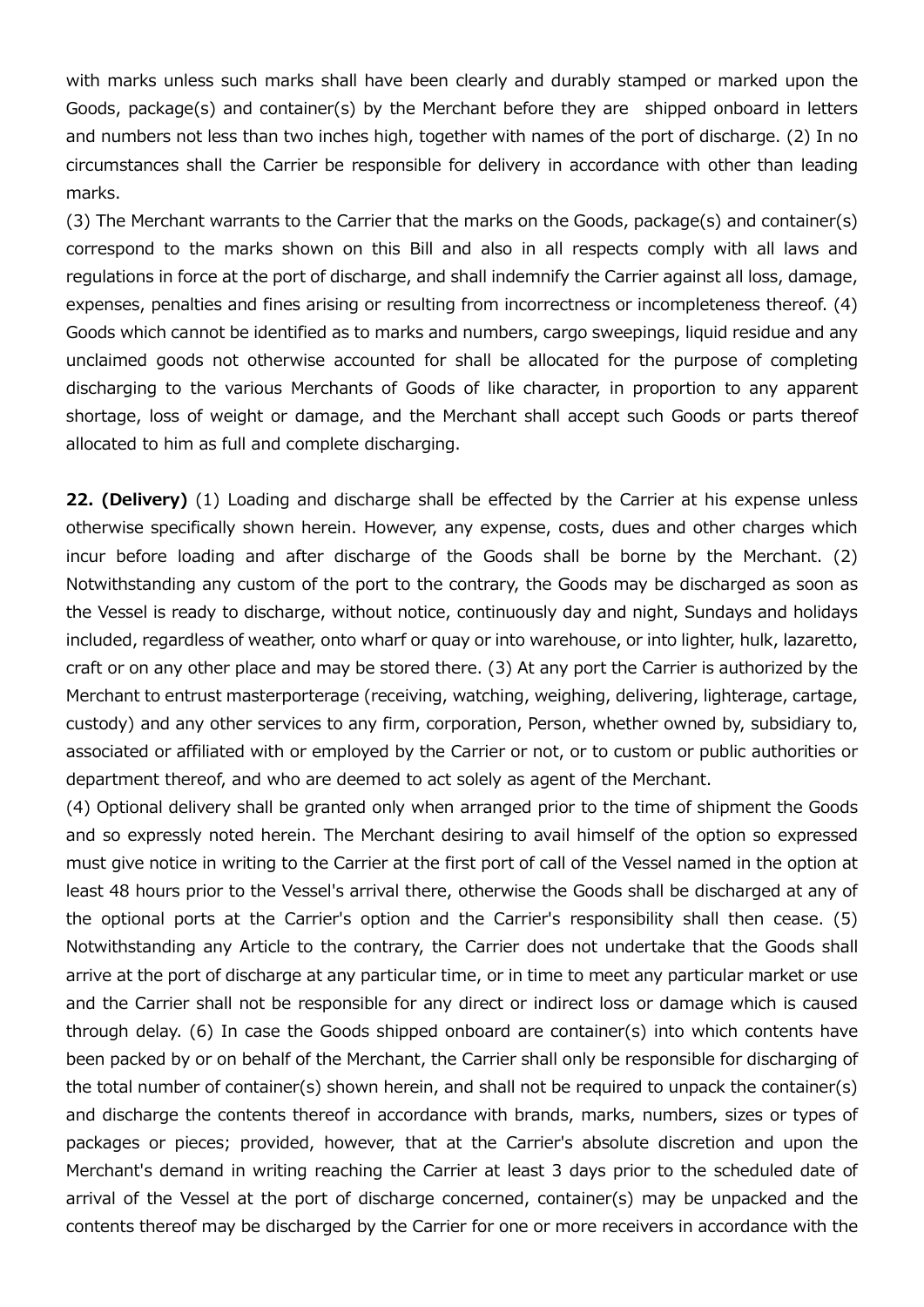written instructions, in which case if the seal of the container(s) is intact at the time of unpacking, all the Carrier's obligations hereunder shall be deemed to have been discharged and the Carrier shall not be responsible for any loss of or damage to the contents arising or resulting from such discharging and the Merchant shall be liable for an appropriate adjustment of the freight and any additional charges incurred. (7) In case the Goods have been packed into container(s) by the Carrier, the Carrier shall unpack the container(s) and discharge the contents thereof and shall not be required to discharge the Goods in container(s); provided, however, that at the Carrier's absolute discretion and subject to prior arrangement between the Shipper and the Carrier, Goods may be discharged in container(s), in which case if the container(s) are discharged by the Carrier with seals intact, such discharging shall be deemed as full and complete performance of the Carrier's obligations hereunder and the Carrier shall not be responsible for any loss of or damage to the contents of the container(s). (8) The Carrier shall take reasonable care to ascertain the identity of the Merchant entitled to delivery of the Goods hereunder and shall have no liability whatsoever and howsoever arising for misdelivery unless due to failure to take such reasonable care. (9) Where this Bill is issued as a Sea Waybill, delivery of the Goods shall be made to the named consignee upon production of such proof of identity as may be required by the Carrier. The consignee will not be required to produce an original of this Sea Waybill unless requested to do so by the Carrier in its absolute discretion. (10) Where this Bill is issued as a Sea Waybill, the Shipper may opt to transfer all rights of control over the Goods to the consignee provided that (i) such option is exercised not later than the time of loading of the Goods by the Carrier; and (ii) the transfer is noted in this Bill. Subject to the foregoing, and subject to applicable law and the Carrier's consent, on production of the full sets of the Sea Waybill the Shipper may stop the Carriage or discharge of the Goods or change the consignee, the port of discharge provided that notice to that effect is given to the Carrier: (a) in writing; and (b) prior to the consignee claiming discharge of the Goods after their arrival at port of discharge and (c) sufficiently early to allow the Carrier a reasonable opportunity to implement the request. The Shipper shall indemnify, defend and hold the Carrier harmless from all consequences of the Carrier complying with said request.

23. (Over-Carriage) In case the Goods or any part thereof cannot be found during the Vessel's stay at the port of discharge, the Goods are, when found, to be forwarded to their destination at the Carrier's expense but free of liability for any loss, depreciation or damage arising from over-carriage or return-carriage.

24. (Transshipment and Forwarding) (1)(i) In case of through carriage under this Bill, the Merchant constitutes the Carrier his agents to enter into contract with others for the pre-carriage and/or on-carriage of the Goods and/or for the storing, lightering, transshipment or other dealing therewith, prior to, or in the course of, or subsequent to the Carriage in the Carrier's Vessel without any liability attaching to him in respect of such agency. (ii) The responsibility of each carrier acting as such is limited to that part of the transport actually undertaken by him, and the Carrier shall not be under any liability for damage and/or loss arising from whatsoever cause during any other part of the transport, even though the freight for the whole transport has been collected by the Carrier. (2) Any statement of the port or place, whether littoral or inland, in the column "Final Destination"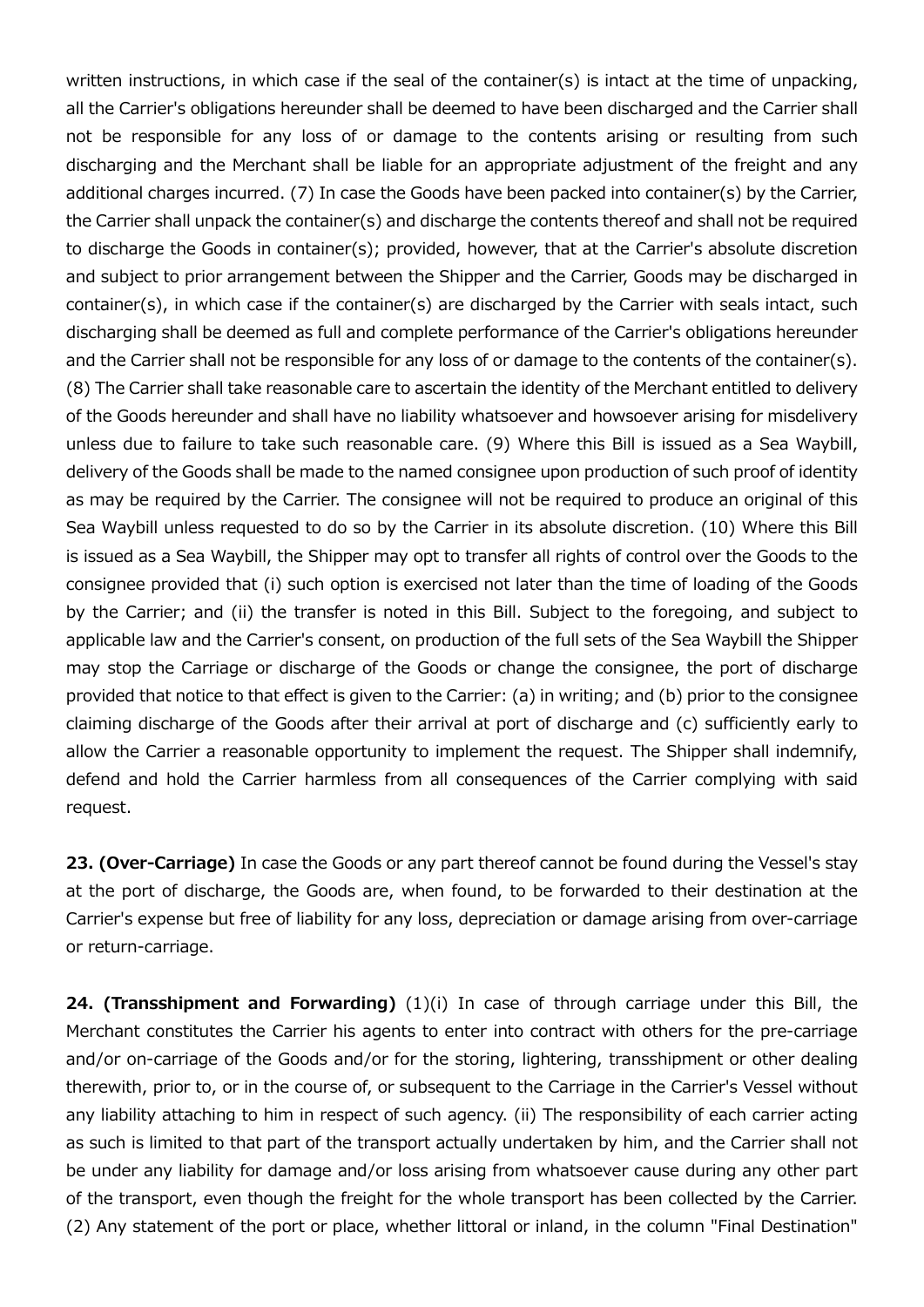on the face hereof is solely for the purpose of the Merchant's reference, and in case the columns "Pre-Carrier Vessel Voy. No." and "From" on the face hereof are filled up and this Bill is issued at a place other than the port of loading onto the Vessel, any statement herein as to the shipment of the Goods shall be construed to relate only to the time when and place where the Goods were loaded on board the local vessel. The Carrier's liability, in those events, shall be determined in accordance with paragraph (1) of this Article. (3) The Carrier shall be at liberty, whether or not arranged beforehand or indicated on the face hereof, to transship the whole or any part of the Goods, with or without notice, at any port or place for any purpose whatsoever, or to forward the same by any means of transport by water, land or air, whether owned or operated by the Carrier or not. The Carrier's liability shall, in this event, cease when the Goods leave the Vessel's tackle.

25. (Fire) The Carrier shall not be responsible for any loss of or damage to or in connection with the Goods or the Carriage arising or resulting from fire occurring at any time and even though before loading on or after discharge from the Vessel, unless caused by the actual fault or privity of the Carrier.

26. (Lien) (1) The Carrier shall have a lien on the Goods, which shall survive discharging, for all freight, dead freight, demurrage, storage, general average, salvage, damage, loss, charges, expenses, and any other sums whatsoever payable by or chargeable to or for the account of the Merchant under this Bill and any other contracts of Carriage with the Merchant whatsoever, whether they may be relevant to this Bill or not, and the cost and expenses of recovering the same including attorneys' fees, and the Carrier may sell the Goods privately or by public auction without notice to the Merchant for the purpose of recovering any sums due. If on sale of the Goods, the proceeds fail to cover the amount due and the cost and expenses incurred, the Carrier shall be entitled to recover the deficit from the Merchant. (2) If the Goods are unclaimed during a reasonable period not to exceed 45 days counting from the discharging date or whenever in the Carrier's opinion the Goods will become deteriorated, decayed or worthless, the Carrier may, without prejudice to any other rights against the Merchant, at his discretion and subject to his lien and without any responsibility attaching to him, sell, abandon or otherwise dispose of such Goods solely at the risk and expense of the Merchant and he may apply the proceeds of any such sale or disposal in reduction of the sums due to the Carrier from the Merchant.

27. (Freight and Expenses) (1) Freight may be calculated on the basis of the particulars of the Goods furnished by the Merchant who shall be deemed to have guaranteed the Carrier the accuracy of the contents, weight, measure or value as furnished by him, at the time of shipment, but the Carrier may, for the purpose of ascertaining the actual particulars, at any time, open the package(s), container(s), pallet(s) and/or other similar article(s) of transport and examine contents, weight, measure and value of the Goods at the risk and expense of the Merchant. In case of incorrect declaration of the contents, weight, measure or value of the Goods, the Merchant shall be liable for and bound to pay to the Carrier, (i) the balance of freight between the freight charged and that which would have been due, had the correct details been given, (ⅱ) as and by way of liquidated and ascertained damages, a sum equal to the correct freight, plus (ⅲ) all expenses including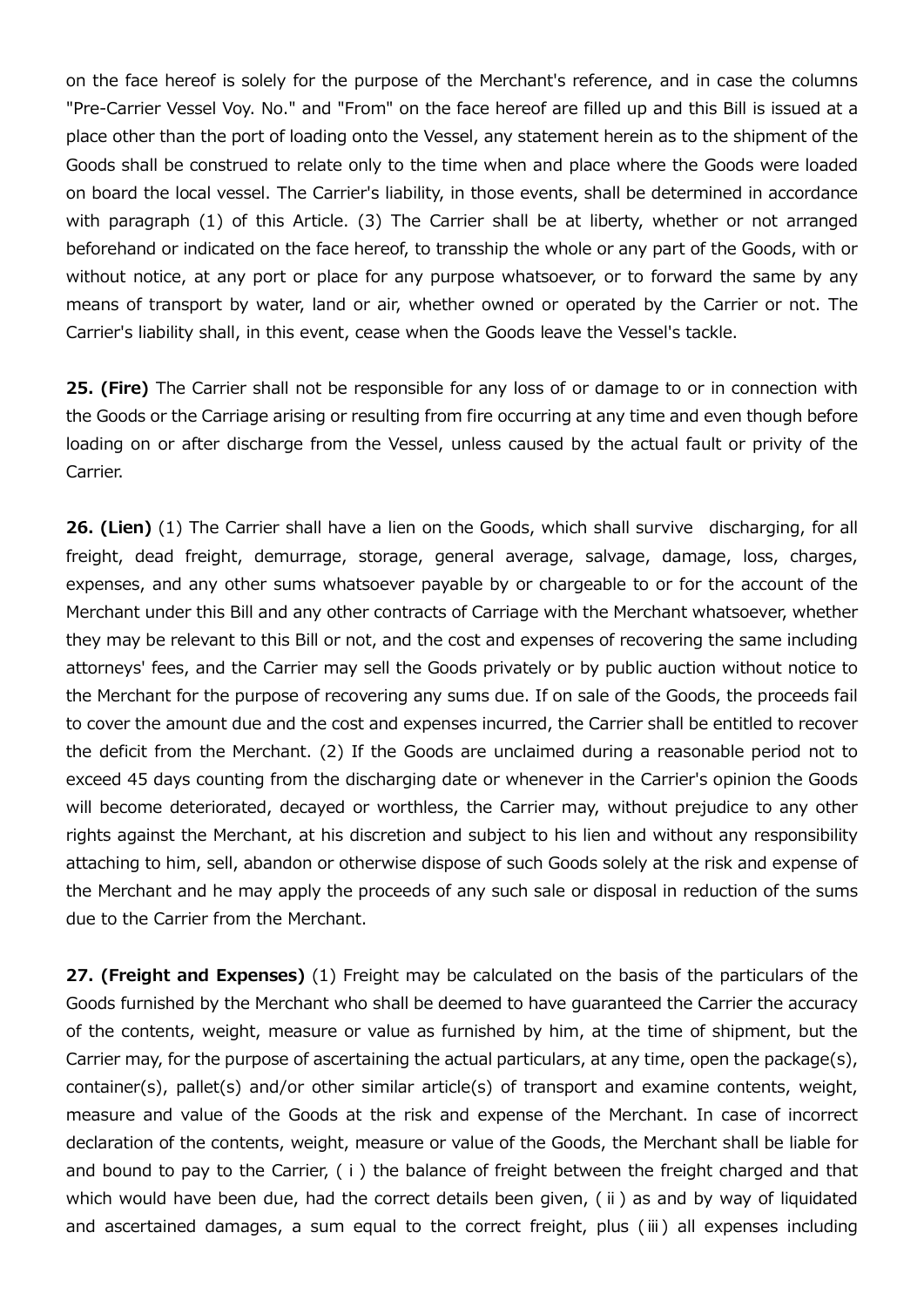attorneys' fees incurred by the Carrier in ascertaining the inaccuracies and collecting all sums due to him. (2) Full freight to the port of discharge named herein shall be considered as completely earned on shipment of the Goods, whether the freight be stated or intended to be prepaid or to be collected at the port of discharge. The Carrier shall be entitled to all freight and other expenses due hereunder, whether actually paid or not, and to receive and retain them irrevocably under any circumstances whatsoever, whether the Vessel and/or the Goods be lost or not, or the voyage be broken up or frustrated or abandoned at any stage of the Carriage. Full freight shall be paid on damaged or unsound Goods. (3) The payment of freight and/or charges shall be made in full and in cash without any offset, counterclaim or deduction. Freight and all other charges shall be paid in the currency named in this Bill, or at the Carrier's option, in its equivalent in the currency of the Port of Loading or of Discharge or the Place of Receipt or of Delivery or as specified in the applicable Carrier's Tariff or custom at the place of payment. (4) Goods once shipped cannot be taken away or disposed of by the Merchant except upon the Carrier's consent and against payment of full freight and compensation for any loss, damage or expense sustained by the Carrier through such taking away or disposal. If the Goods are not available when the Vessel is ready to load, the Carrier is relieved of any obligation to load such Goods and the Vessel may leave the port without further notice and dead freight shall be paid by the Merchant. (5) The Merchant shall be liable for, and indemnify the Carrier against all dues, duties, taxes and charges including consular fees levied on the Goods, or all fines and/or loss sustained or incurred by the Carrier in connection with the Goods howsoever caused, including the Merchant's failure to comply with laws and regulations of any government or public authorities in connection with the Goods or to procure consular, Board of Health or other certificate to accompany the Goods. The Merchant shall be liable for return freight and charges on the Goods refused exportation or importation by any government or public authorities. If the Carrier is of the opinion that the Goods stand in need of sorting, inspecting, mending or repairing or reconditioning or otherwise require protecting or caring for, the Carrier may carry out such work at the cost and expense of the Merchant. The Merchant authorizes the Carrier to pay and/or incur all such charges and expenses and to do any matters mentioned above at the expense of and as agent for the Merchant and to engage other Persons to regain or seek to regain possession of the Goods and do all things deemed advisable for the benefit of the Goods. (6) The shipper, consignor, consignee, owner or receiver of the Goods and holder of this Bill shall be jointly and severally liable to the Carrier for the payment of all freight and charges and for the performance of the obligation of each of them hereunder.

28. (Notice of Claim and Time for Suit) (1) Unless notice of loss or damage and the general nature of such loss or damage be given in writing to the Carrier at the port of discharge before or at the time of delivery of the Goods or, if the loss or damage be not apparent, within 3 days after delivery, the Goods shall be deemed to have been delivered as described in this Bill. (2) Where the Goods have been or may have been lost or damaged during the custody of Sub-Contractors, the Carrier shall be discharged from all liability whatsoever in respect of the Goods unless the Merchant gives the Carrier notice of loss and notice of claim in time for the Carrier to comply with the requirements of the Sub-Contractors. It is the Merchant's obligation to inquire as to those requirements. The Carrier is not obligated to volunteer that information. (3) In any event, despite as provided in Clause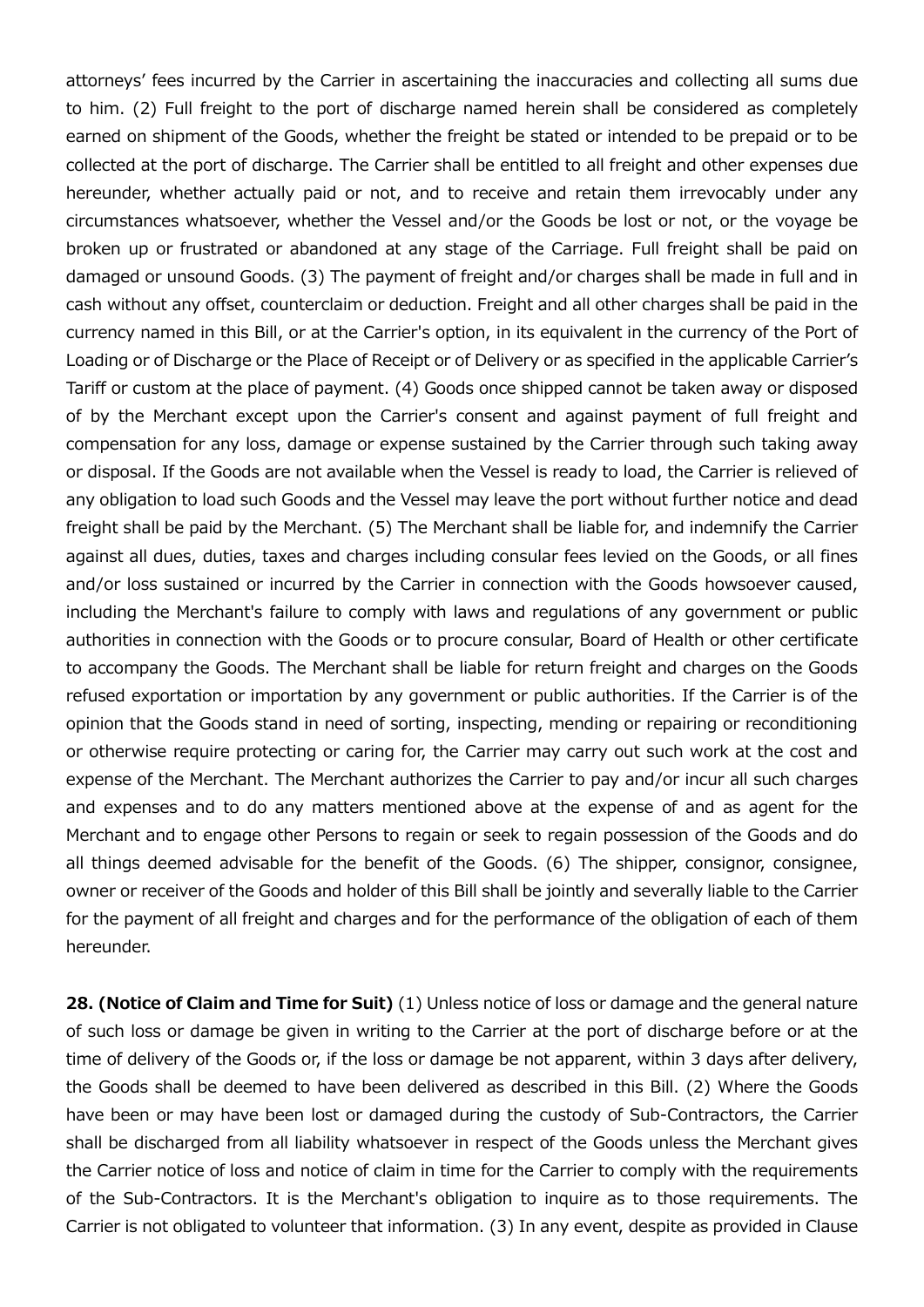28(2), the Carrier shall be discharged from all liability whatsoever in respect of the Goods unless suit is brought within one year after delivery of the Goods or the date when the Goods should have been delivered. (4) In no event shall the Carrier be liable for any loss of possible profit or any consequential loss.

29. (Defences and Limits for the Carrier) The Defences and limits of liability provided for in this Bill shall apply in any action against the Carrier for any and all liability whatsoever in respect of the Goods whether the action be founded in contract, in tort or otherwise.

30. (Limitation of Liability) (1) Subject always to the Carrier's right to limit liability as provided in this Bill, if the Carrier is liable in respect of loss of or damage to Goods, compensation should be calculated by reference to the commercial invoice value with the addition of freight and insurance (if paid) or the reasonable value of the same kind and/or quality of Goods at the port of discharge where no commercial invoice is provided. (2) The Carrier shall not in any event be liable for any loss of or damage to or in connection with the Goods or the Carriage in an amount exceeding 666.67 Special Drawing Rights ("SDR" as defined by the International Monetary Fund) per package or unit or 2 SDR per kilogram of gross weight of the Goods lost or damaged, whichever is the higher except where Clause 30(3) applies. (3) For shipments to or from the United States of America, and if the following is not invalid or unenforceable under the local law of the jurisdiction in which legal proceedings are brought, the Carrier's liability will not exceed U.S.\$500 per package or customary freight unit. (4) The limitations referred to in Clause 30 shall apply unless the nature and value of such Goods have been declared by the Merchant before shipment and inserted on the face of this Bill and extra freight has been paid as required. A declaration of higher value, if inserted on the face of this Bill, shall be prima facie evidence of the value of the Goods, but shall not be binding on the Carrier. (5) Where the cargo has been packed into the package(s), container(s), pallet(s) and/or other similar article(s) of transport by or on behalf of the Merchant, and when the number of the package(s), container(s), pallet(s) and/or other similar article(s) of transport is not enumerated on the face hereof, each package, container, pallet and/or other similar article of transport including the entire contents thereof shall be considered as one package for the purpose of the application of the limitation of liability provided for herein.

31. (General Average, New Jason Clause) (1) General average shall be adjusted, stated and settled at Tokyo or any other port or place at the Carrier's option according to the York-Antwerp Rules, 1994, and as to matters not provided for by these Rules, according to the laws and usages of the port or place of adjustment, and in the currency selected by the Carrier. The general average statement shall be prepared by the adjusters appointed by the Carrier. An average agreement or bond and such cash deposit as the Carrier may deem sufficient to cover the estimated contribution of the Goods and any salvage and special charges thereon and any other additional securities as the Carrier may require shall be furnished by the Merchant to the Carrier before discharge of the Goods. (2) The New Jason Clause as published by the Baltic and International Maritime Council is hereby incorporated into this Bill.